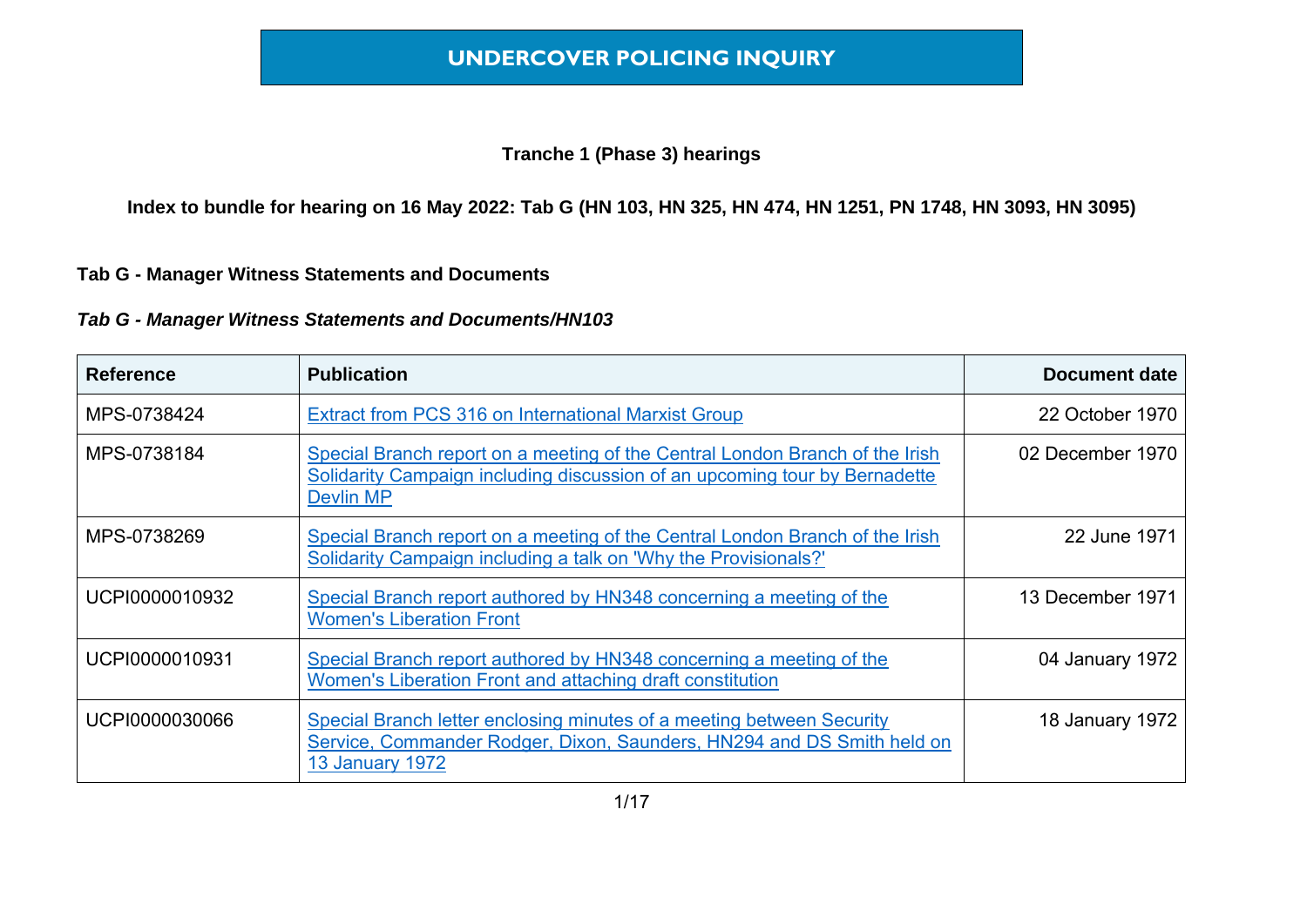| UCPI0000008295 | Special Branch report noting that the Hammersmith Labour Party has lifted its<br>ban on allowing the West London IMG to use its rooms                                            | 27 April 1972    |
|----------------|----------------------------------------------------------------------------------------------------------------------------------------------------------------------------------|------------------|
| MPS-0526782    | Minute sheet signed by MD Rodger, enclosing reports concerning the arrests<br>and charges of demonstrators against the English Rugby Team's departure for<br><b>South Africa</b> | 17 May 1972      |
| MPS-0724171    | File Note concerning a potential trip to Londonerry by HN344 with the<br><b>Northern Minorities Defence Force</b>                                                                | 27 May 1972      |
| MPS-0729093    | Minute Sheet discussing report from HN338 on IMG dissension                                                                                                                      | 07 June 1973     |
| UCPI0000015041 | Special Branch report concerning personal details of a member of the Workers<br>Revolutionary Party, provided in response to a letter requesting information                     | 31 December 1974 |
| MPS-0747444    | Essay on Policing Written by HN103                                                                                                                                               | 01 January 1979  |
| MPS-0747443    | <b>First Witness Statement of David Smith</b>                                                                                                                                    | 02 December 2020 |

| <b>Reference</b> | <b>Publication</b>                                                                                                          | Document date |
|------------------|-----------------------------------------------------------------------------------------------------------------------------|---------------|
| MPS-0730939      | Minute Sheet concerning an enquiry requested by the DPP into individuals<br>connected to the Grosvenor Square demonstration | 21 March 1968 |
| MPS-0722106      | Special Branch report signed by Dixon on the Anti-Vietnam War<br>demonstration of March 1968                                | 02 April 1968 |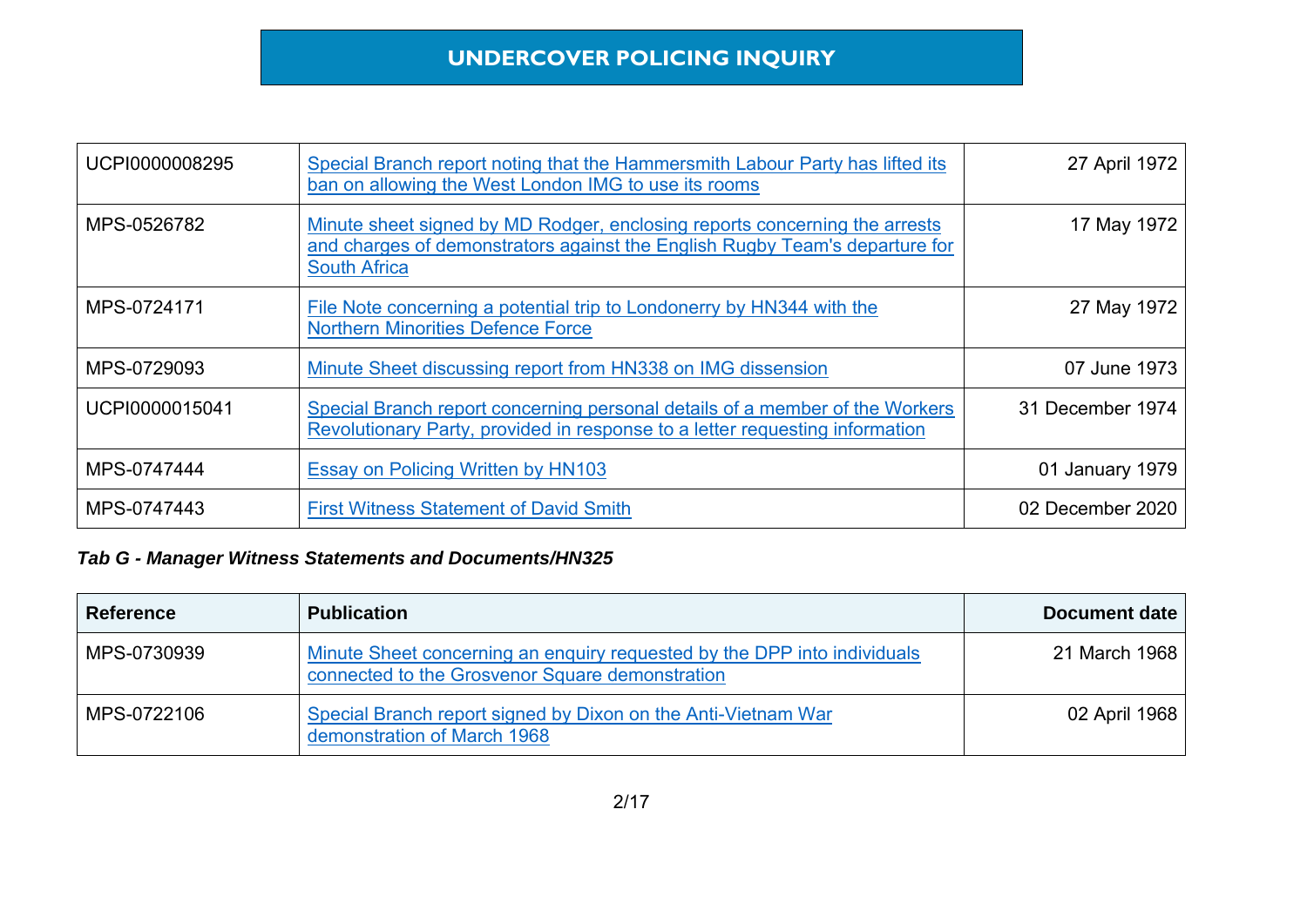| MPS-0730911    | Special Branch report prepared for the the Director of Public Prosecutions<br>concerning the March 1968 Grosvenor Square demonstration                                   | 03 April 1968     |
|----------------|--------------------------------------------------------------------------------------------------------------------------------------------------------------------------|-------------------|
| MPS-0730912    | Special Branch reports enclosing a list of persons arrested at the March Anti-<br>Vietnam War demonstration and the transcript of a speech made by David<br><b>Clark</b> | 04 April 1968     |
| MPS-0738674    | Minute sheets from Special Branch file regarding the upcoming VSC 'Autumn<br>Offensive'                                                                                  | 25 July 1968      |
| UCPI0000030045 | Note for File regarding a meeting at Scotland Yard held to discuss<br>arrangements for the October 27th Grosvenor Square demonstration                                   | 02 August 1968    |
| MPS-0730060    | File documents on meeting between the police, the Home Office and the<br><b>Security Services to discuss policy on demonstrations</b>                                    | 16 August 1968    |
| MPS-0722099    | Special Branch file on Vietnam Solidarity Campaign (August 1968 - January<br>1969)                                                                                       | 29 August 1968    |
| UCPI0000030046 | Note for File regarding a meeting where mention is made of a new 'special<br>squad' set up in Special Branch                                                             | 29 August 1968    |
| MPS-0733960    | Special Branch report covering the Notting Hill Gate VSC discussing<br>summonses given to members involved with the Powis Square demonstration                           | 30 August 1968    |
| MPS-0738581    | Special Branch report on the involvement of the Young Liberals in the VSC<br>'Autumn Offensive'                                                                          | 04 September 1968 |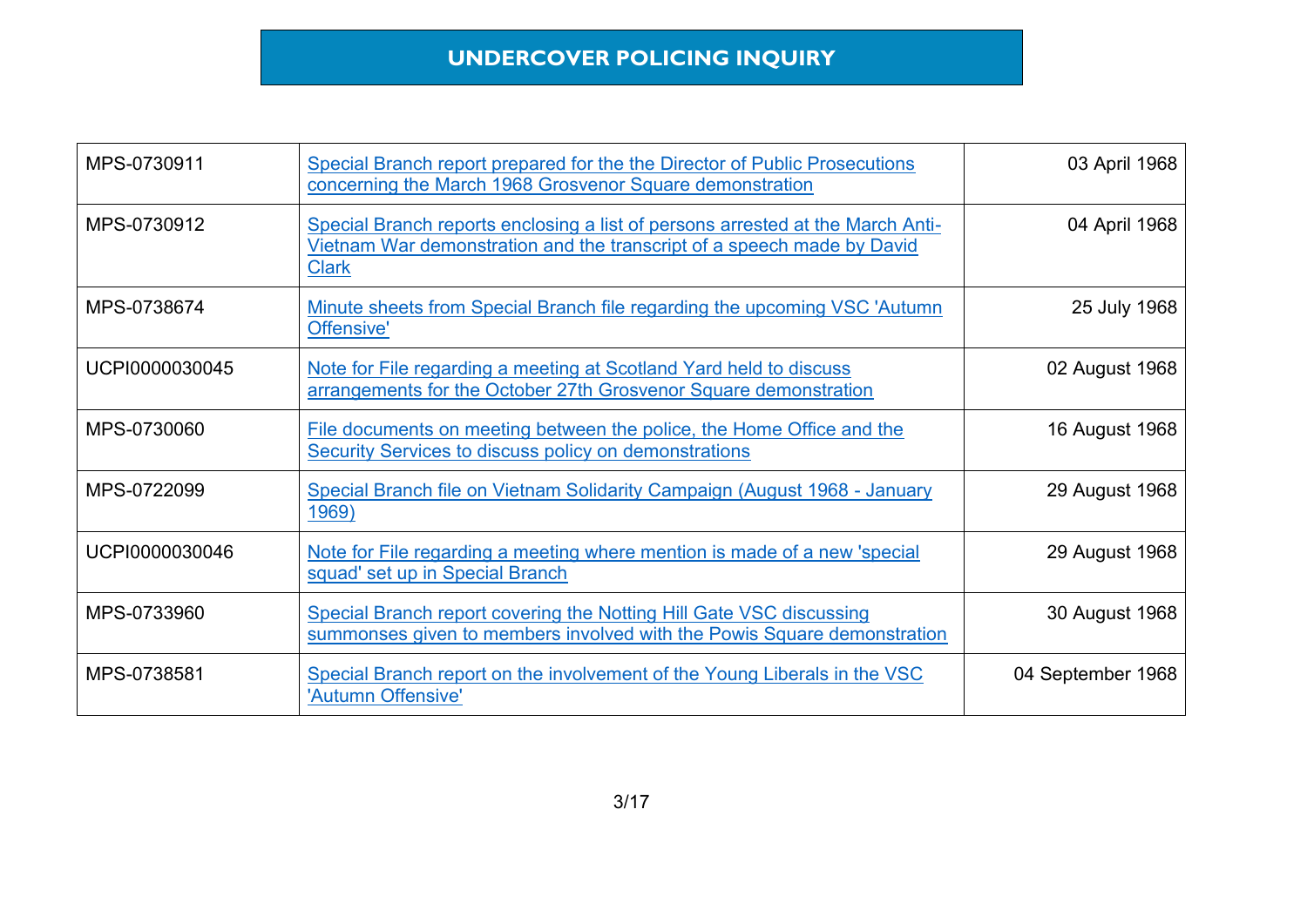| MPS-0739230 | Special Branch report regarding a group of people, including Albert<br>Manchanda, who were observed on their way to a meeting of the<br><b>Revolutionary Socialist Students Federation</b> | 04 September 1968 |
|-------------|--------------------------------------------------------------------------------------------------------------------------------------------------------------------------------------------|-------------------|
| MPS-0738582 | Special Branch report detailing a meeting between HN332, Riby Wilson and<br>Lady Jane Birdwood concerning the upcoming VSC 'Autumn Offensive'                                              | 06 September 1968 |
| MPS-0733966 | Special Branch report on a conference of the Joint Committee of Communists<br>held on the subject of education                                                                             | 08 September 1968 |
| MPS-0733967 | Special Branch Report concerning meeting of Libertarian Left Conference                                                                                                                    | 09 September 1968 |
| MPS-0733965 | Special Branch report concerning a meeting of the Earls Court Vietnam<br><b>Solidarity Campaign</b>                                                                                        | 10 September 1968 |
| MPS-0733969 | Special Branch report concerning a meeting of the Earls Court Vietnam<br><b>Solidarity Campaign</b>                                                                                        | 12 September 1968 |
| MPS-0738579 | Special Branch report covering a telephone message received from the crime<br>collator at Wanstead                                                                                         | 13 September 1968 |
| MPS-0733972 | Special Branch report concerning a meeting of the October 27th Committee<br>for Solildarity with Vietnam                                                                                   | 15 September 1968 |
| MPS-0731633 | Special Branch report on a public meeting of the IMG held to meet the<br>socialist candidate for the US Presidency                                                                         | 18 September 1968 |
| MPS-0730064 | Special Branch report providing further update on the progress of the Vietnam<br><b>Solidarity Campaign's 'Autumn Offensive'</b>                                                           | 19 September 1968 |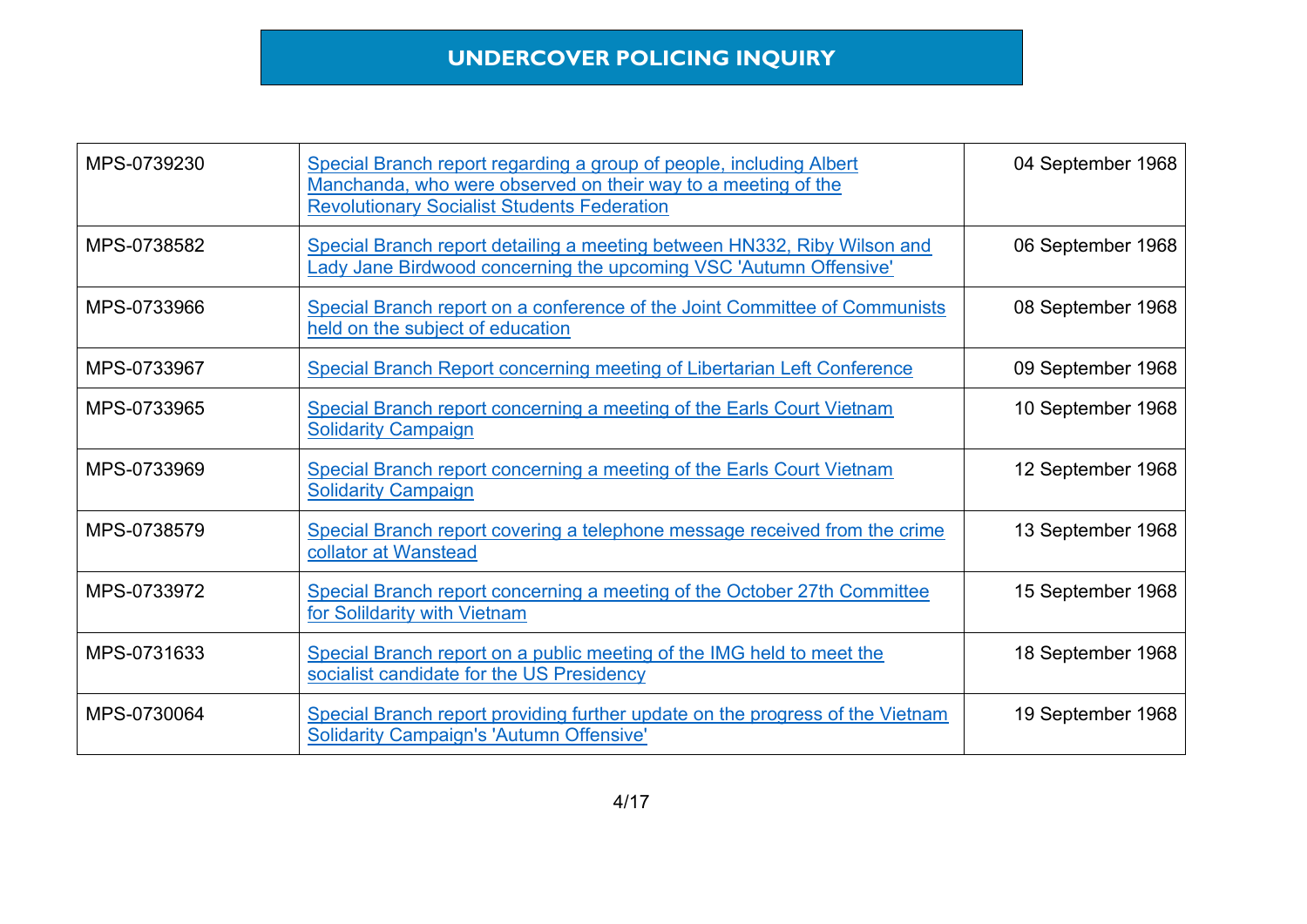| MPS-0733974 | Special Branch report on a meeting of the October 27th Committee for<br><b>Solildarity with Vietnam</b>                                           | 23 September 1968 |
|-------------|---------------------------------------------------------------------------------------------------------------------------------------------------|-------------------|
| MPS-0733978 | Special Branch report concerning a meeting of the Earls Court Vietnam<br><b>Solidarity Campaign</b>                                               | 23 September 1968 |
| MPS-0730095 | Special Branch report regarding an upcoming demonstration as part of the<br>Vietnam Solidarity Campaign's 'Autumn Offensive'                      | 23 September 1968 |
| MPS-0733976 | Special Branch report on a meeting of the October 27th Committee for<br><b>Solidarity with Vietnam</b>                                            | 23 September 1968 |
| MPS-0733977 | Special Branch report on a meeting of the Notting Hill branch of the VSC<br>concerning American aggression in Vietnam                             | 24 September 1968 |
| MPS-0731909 | Metropolitan Police Telegram to Special Branch regarding the activities of an<br>individual with an interest in the 27 October demonstration      | 03 October 1968   |
| MPS-0730096 | Special Branch regular weekly report signed by Dixon on preparations for the<br><b>VSC 'Autumn Offensive'</b>                                     | 03 October 1968   |
| MPS-0731911 | Special Branch report on a meeting of the Havering branch of the International<br>Socialists concerning the 27 October demonstration              | 05 October 1968   |
| MPS-0730084 | Special Branch report regarding lack of CND support for the Vietnam<br><b>Solidarity Campaign's 'Autumn Offensive' demonstration</b>              | 09 October 1968   |
| MPS-0733947 | Special Branch report on a meeting of the Earls Court and Notting Hill<br>branches of the VSC to discuss tactics for the 27 October demonstration | 13 October 1968   |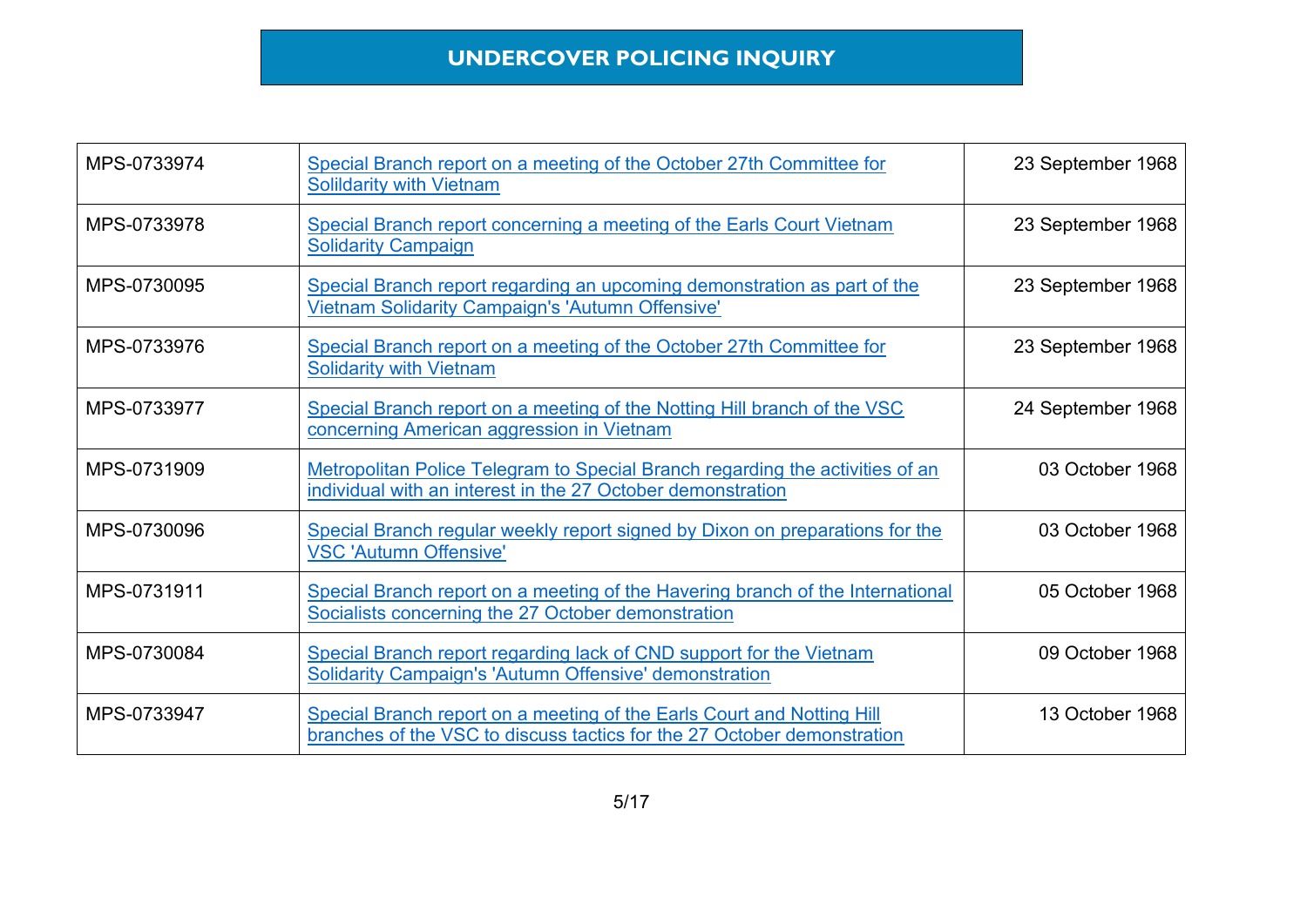| MPS-0731907 | Special Branch report concerning the activities of the University College of<br>Swansea regarding the 27 October demonstration       | 14 October 1968 |
|-------------|--------------------------------------------------------------------------------------------------------------------------------------|-----------------|
| MPS-0733941 | Special Branch report on a public meeting of the Notting Hill VSC held on the<br>subject of American aggression in Vietnam           | 15 October 1968 |
| MPS-0731910 | Special Branch report on a meeting of the Havering branch of the International<br>Socialists concerning the 27 October demonstration | 15 October 1968 |
| MPS-0733949 | Special Branch report concerning a meeting of the Britain-Vietnam Solildarity<br>Front                                               | 16 October 1968 |
| MPS-0730091 | Special Branch regular weekly report signed by Dixon on preparations for the<br><b>VSC 'Autumn Offensive'</b>                        | 16 October 1968 |
| MPS-0733940 | Metropolitan Police Telegram regarding a meeting of the LSE Students' Union                                                          | 17 October 1968 |
| MPS-0733950 | Special Branch report concerning a meeting of the Britain-Vietnam Solildarity<br><b>Front</b>                                        | 17 October 1968 |
| MPS-0733943 | Special Branch report by Creamer on the VSC Autumn Mobilisation and the<br><b>Camden Committee for Peace in Vietnam</b>              | 19 October 1968 |
| MPS-0730092 | Special Branch report regarding an upcoming demonstration as part of the<br>Vietnam Solidarity Campaign's 'Autumn Offensive'         | 22 October 1968 |
| MPS-0733981 | Metropolitan Police Telegram reporting on a meeting of LSE students<br>concerning arrangements for the October VSC demonstration     | 27 October 1968 |
| MPS-0730781 | Minute Sheet regarding the 27 October 1968 VSC demonstration                                                                         | 28 October 1968 |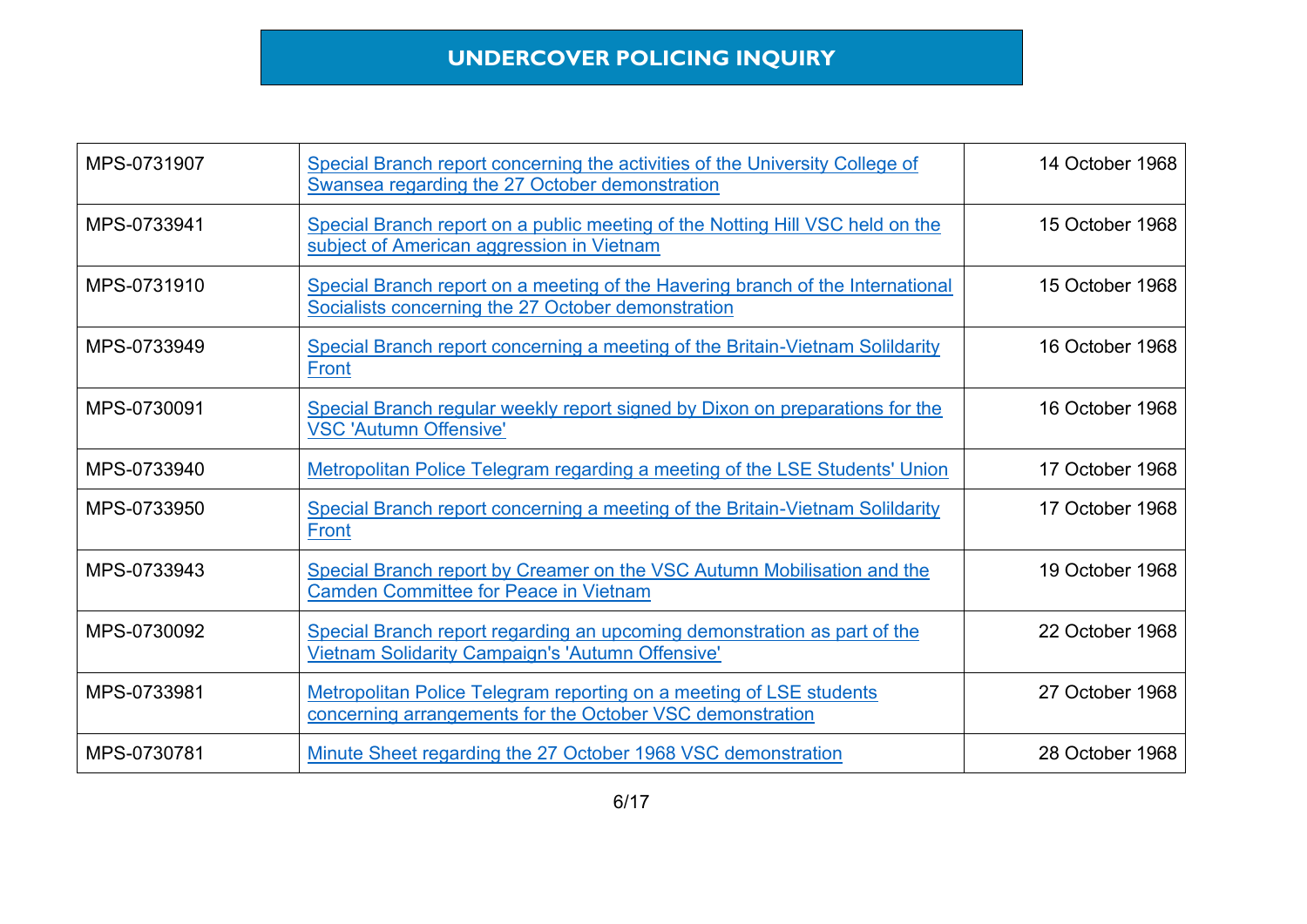| MPS-0731912 | Special Branch report on a meeting of the Havering branch of the International<br>Socialists concerning the 27 October demonstration | 29 October 1968  |
|-------------|--------------------------------------------------------------------------------------------------------------------------------------|------------------|
| MPS-0730788 | Special Branch report responding to a request for details on the keeper of a<br>motor vehicle seen attending a VSC meeting           | 29 October 1968  |
| MPS-0730758 | Special Branch report on a meeting of the Notting Hill branch of the VSC, with<br>members of the International Socialists present    | 30 October 1968  |
| MPS-0724121 | Memorandum from Dixon to Cunningham on initial SDS accomodation<br>requirements                                                      | 08 November 1968 |
| MPS-0730219 | Minute Sheet relating to maintaining a covert police penetration squad<br>following the Autumn Offensive demonstration               | 09 November 1968 |
| MPS-0730094 | Special Branch report regarding the future of the Vietnam Solidarity Campaign<br>following the 'Autumn Offensive'                    | 12 November 1968 |
| MPS-0730768 | Special Branch report on a meeting of the VSC 'reporting back' on the October<br>demonstration                                       | 12 November 1968 |
| MPS-0724119 | <b>Penetration of Extremist Groups by Conrad Dixon</b>                                                                               | 26 November 1968 |
| MPS-0724114 | Memorandum from Dixon to Cunningham on initial SDS financing and<br>expenditure                                                      | 27 November 1968 |
| MPS-0724118 | Memorandum on meeting between Cunningham, Dixon and F2 detailing initial<br>SDS financing and providing receipt form specimens       | 29 November 1968 |
| MPS-0724115 | Memorandum from Dixon to Cunningham on SDS expenditure                                                                               | 13 January 1969  |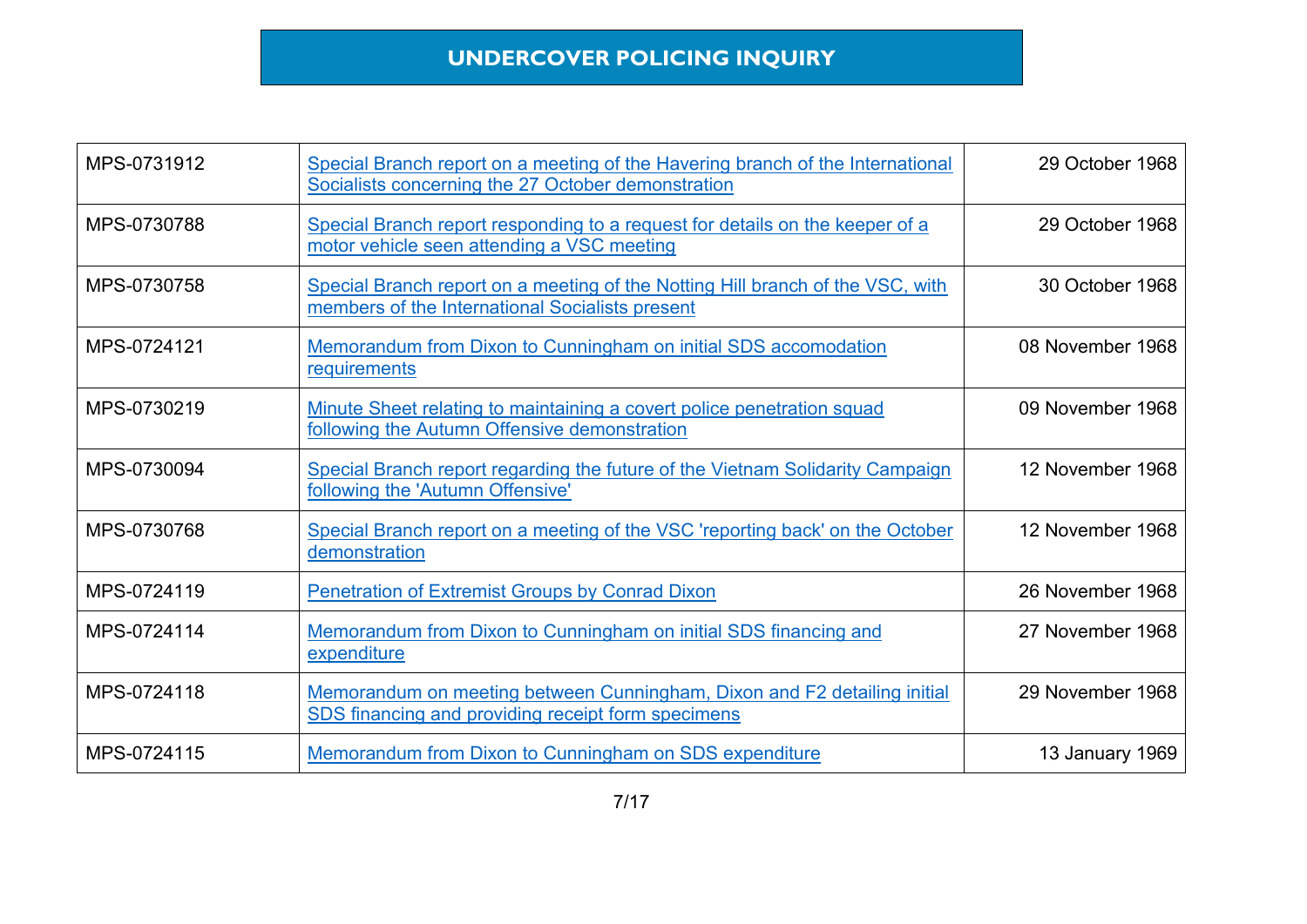| UCPI0000030766 | Note for File regarding a meeting at Scotland Yard where Dixon details<br>deployment of the 'special squad'                                           | 17 January 1969   |
|----------------|-------------------------------------------------------------------------------------------------------------------------------------------------------|-------------------|
| UCPI0000014320 | Special Branch report by Creamer on the BVSF, Maoism and public order                                                                                 | 22 January 1969   |
| MPS-0732691    | Special Branch report on a meeting of the North West London branch of the<br><b>VSC</b>                                                               | 20 February 1969  |
| MPS-0724113    | Memorandum to Chief Superintendent Cunningham from Dixon providing a<br>summary and requesting funds                                                  | 03 March 1969     |
| MPS-0732690    | Special Branch report on a meeting of the Britain-Vietnam Solidarity Front to<br>discuss their policy following a demonstration                       | 11 March 1969     |
| MPS-0732688    | Special Branch report on a meeting of the Britain-Vietnam Solidarity Front to<br>discuss participation in an upcoming march organised by the CND      | 31 March 1969     |
| MPS-0724112    | Memorandum from Dixon to Cunningham on SDS expenditure                                                                                                | 05 May 1969       |
| UCPI0000007766 | Special Branch report covering a weekly meeting of the Camden VSC                                                                                     | 03 July 1969      |
| UCPI0000005800 | <b>Special Branch report covering a private meeting of the Vietnam Solidarity</b><br><u>Campaign</u>                                                  | 15 July 1969      |
| UCPI0000008667 | Special Branch report authored by HN68 concerning a meeting of the ICRSC<br>and attaching a poster advertising an upcoming march to the Ulster Office | 16 July 1969      |
| MPS-0747104    | <b>Second Witness Statement of HN3095</b>                                                                                                             | 18 September 2020 |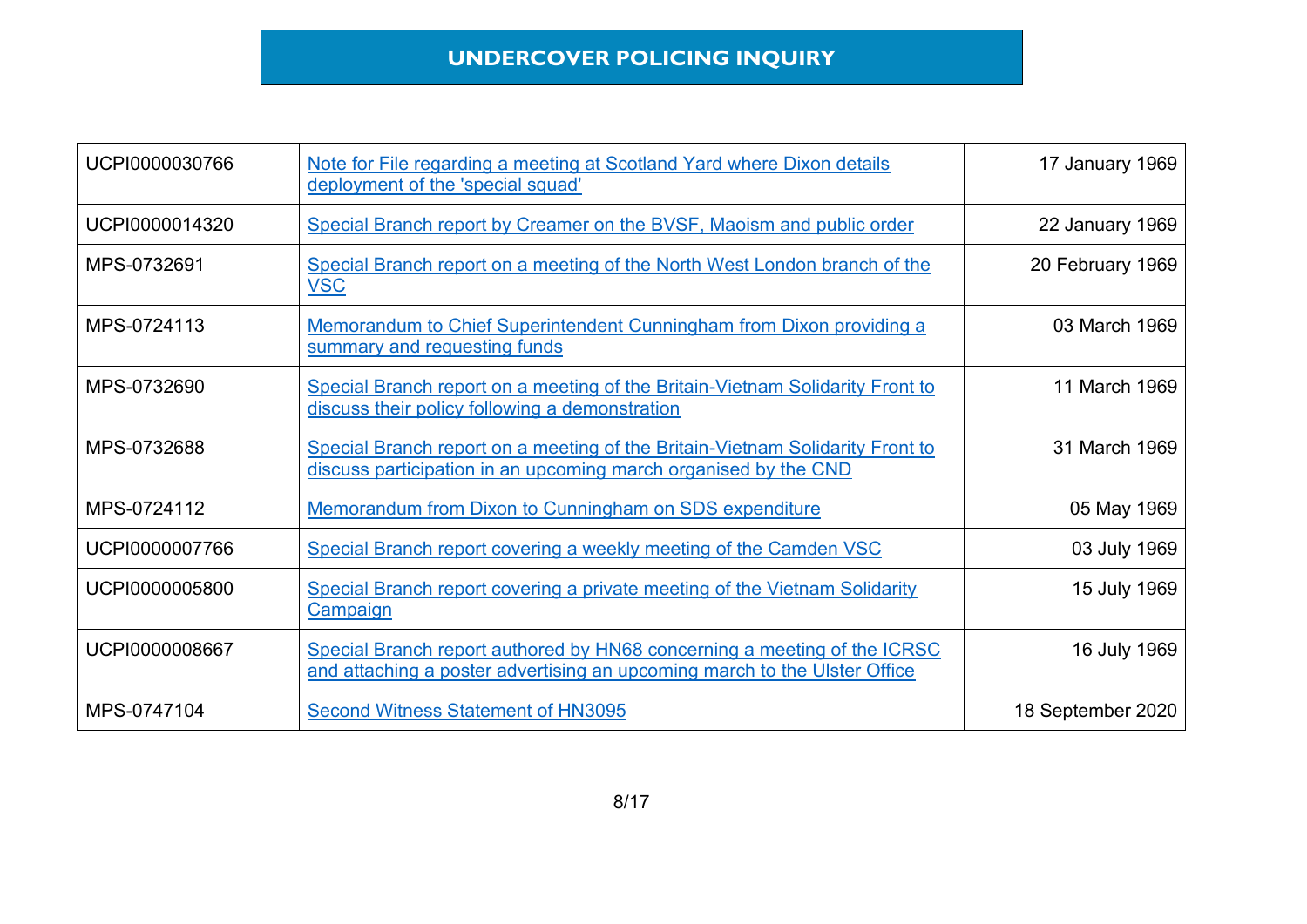#### *Tab G - Manager Witness Statements and Documents/HN474*

| <b>Reference</b> | <b>Publication</b>                     | Document date   |
|------------------|----------------------------------------|-----------------|
| UCPI0000031845   | <b>True Spies Transcript Episode 1</b> | 27 October 2002 |

| <b>Reference</b> | <b>Publication</b>                                                                                                                                                                             | <b>Document date</b> |
|------------------|------------------------------------------------------------------------------------------------------------------------------------------------------------------------------------------------|----------------------|
| MPS-0722807      | <b>MPS Central Record of Service for Philip Saunders</b>                                                                                                                                       | 03 May 1948          |
| MPS-0738583      | Special Branch report on a meeting of the VSC 27 October Ad Hoc Committee                                                                                                                      | 18 September 1968    |
| MPS-0733939      | Special Branch report concerning a meeting of the October 27th Committee<br>for Solidarity with Vietnam                                                                                        | 04 October 1968      |
| MPS-0733954      | Metropolitan Police Telegram from DI Saunders to CSI Special Branch,<br>authored by Sergeant Creamer, concerning actions of a large group of<br>anarchists in the vicinity of Grosvenor Square | 27 October 1968      |
| MPS-0730219      | Minute Sheet relating to maintaining a covert police penetration squad<br>following the Autumn Offensive demonstration                                                                         | 09 November 1968     |
| MPS-0724119      | <b>Penetration of Extremist Groups by Conrad Dixon</b>                                                                                                                                         | 26 November 1968     |
| UCPI0000026382   | Special Branch report covering developments among Maoist groups<br>associated with Albert Manchanda                                                                                            | 13 December 1968     |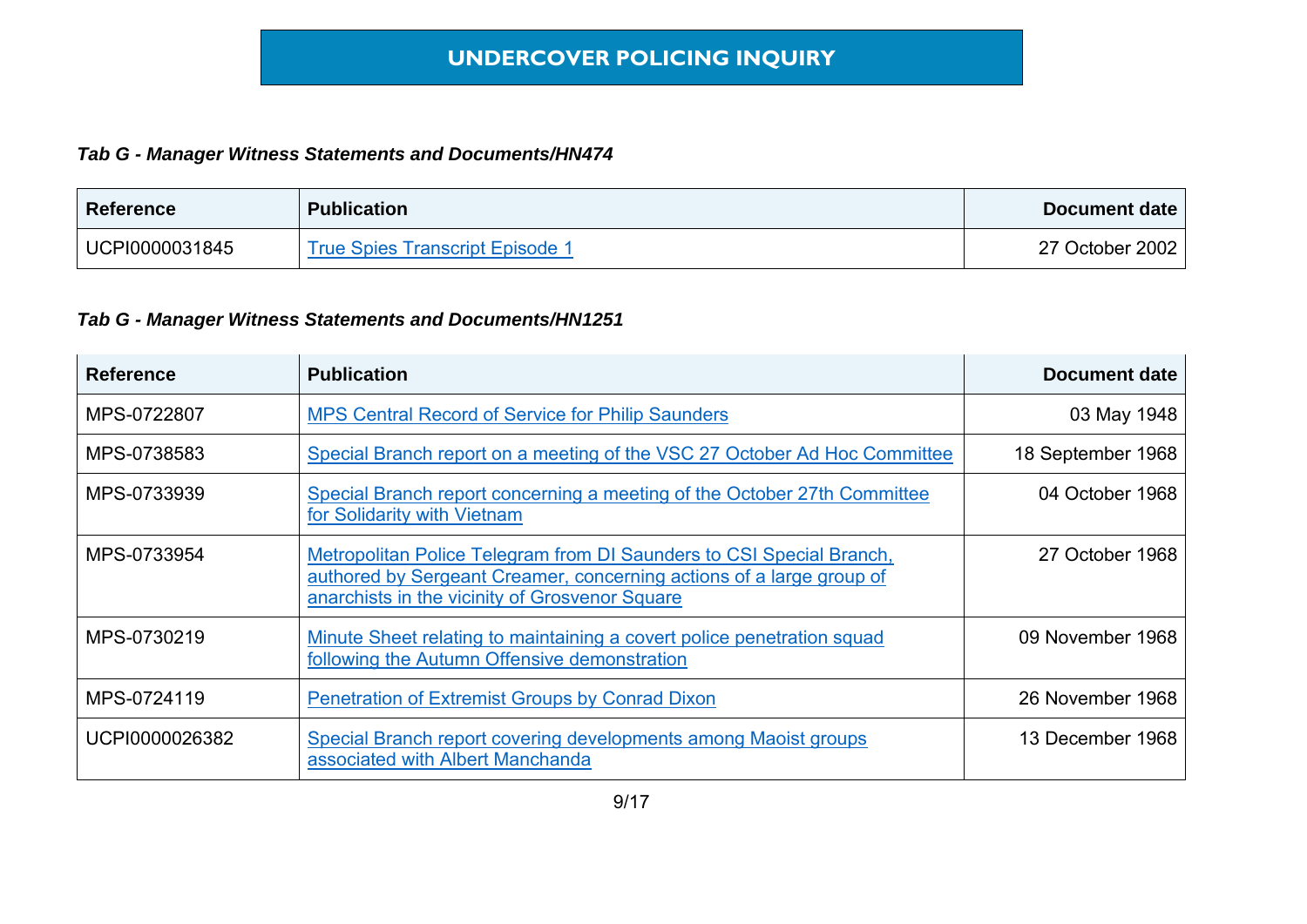| MPS-0724107 | Memorandum from Saunders to Cunningham on SDS expenditure                                                                                                                            | 13 June 1969     |
|-------------|--------------------------------------------------------------------------------------------------------------------------------------------------------------------------------------|------------------|
| MPS-0736078 | <b>Metropolitan Police Telegram from DI Saunders to Commander Special</b><br>Branch concerning an upcoming demonstration by anarchists protesting at lan<br><b>Purdie's arrest</b>   | 22 August 1969   |
| MPS-0733221 | Metropolitan Police Telegram from DC Furner to Commander Special Branch<br>concerning a proposed hunger strike outside Downing Street by members of<br><b>Irish Republican Party</b> | 24 December 1969 |
| MPS-0736180 | Minute sheet from Special Branch file concerning potential actions of the Stop<br>The Seventy Tour at upcoming demonstrations                                                        | 12 March 1970    |
| MPS-0724099 | <b>Memorandum regarding Special Operations Squad expenditure</b>                                                                                                                     | 03 April 1970    |
| MPS-0724098 | Memorandum from Saunders to Cunningham on SDS expenditure                                                                                                                            | 28 May 1970      |
| MPS-0746715 | Metropolitan Police Telegram authored by HN294 concerning upcoming action<br>by supporters of the Anti-Apartheid Movement                                                            | 25 June 1970     |
| MPS-0724136 | Memorandum from CI Saunders to Commander Cunningham concerning SDS<br>expenditure                                                                                                    | 03 August 1970   |
| MPS-0724134 | <b>Memorandum from Saunders to Rodgers on SDS expenditure</b>                                                                                                                        | 09 October 1970  |
| MPS-0738137 | Minute sheet from Special Branch file praising the work of HN340 and HN68                                                                                                            | 08 October 1971  |
| MPS-0724131 | Memorandum from CI Saunders to Commander Cunningham concerning SDS<br>expenditure                                                                                                    | 02 December 1970 |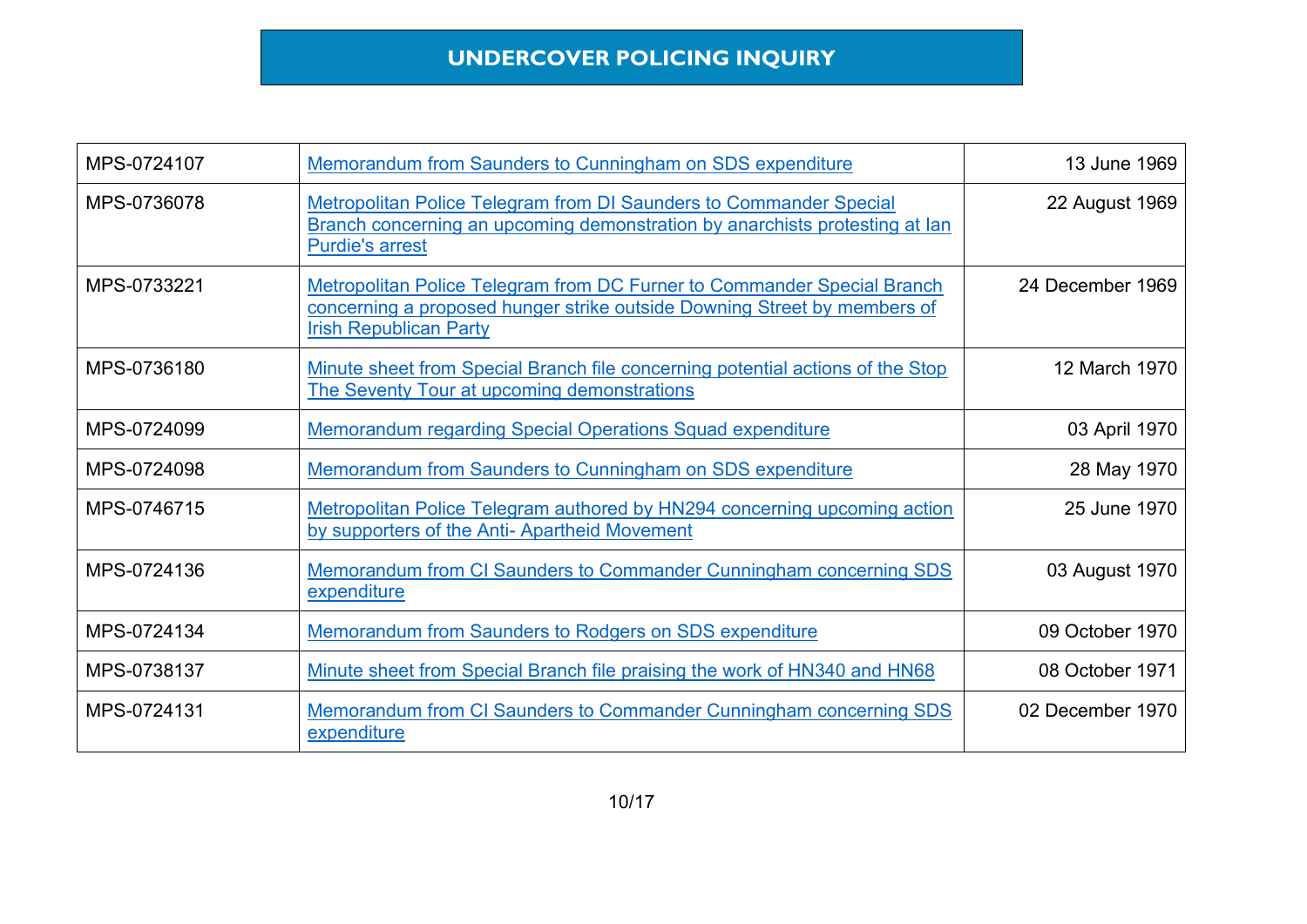| MPS-0732551    | Special Branch report concerning a conference to be held by the Anti-<br><b>Apartheid Movement to discuss arms sales to South Africa</b>                                                                                                              | 19 January 1971  |
|----------------|-------------------------------------------------------------------------------------------------------------------------------------------------------------------------------------------------------------------------------------------------------|------------------|
| MPS-0738221    | Special Branch report listing persons identified as being present at a meeting<br>of the Irish Solidarity Campaign held to discuss the trial of Bowes Egan and<br>'Butch' Roche                                                                       | 11 February 1971 |
| MPS-0735864    | Special Branch memorandum, telephone messages and report concerning<br>actions of a Terence McSweeney Cumann of Sinn Fein One member arrested<br>for insulting behaviour. Two others, including HN68, reported for unauthorised<br>street collection. | 22 February 1971 |
| MPS-0724128    | Memorandum from Saunders to Cunningham on SDS expenditure                                                                                                                                                                                             | 26 April 1971    |
| MPS-0724127    | <b>Memorandum from Saunders to Cunningham on SDS expenditure</b>                                                                                                                                                                                      | 21 June 1971     |
| UCPI0000016063 | Special Branch report concerning a meeting of the Hammersmith branch of<br><b>NICRA</b>                                                                                                                                                               | 24 August 1971   |
| MPS-0724135    | Minute sheet from Special Branch file, enclosing an approved Commissioner's<br>Commendation for HN135's work with the SDS                                                                                                                             | 09 July 1970     |
| MPS-0735439    | Exhibit ASR/9 to HN334's Witness Statement - photograph of UCOs                                                                                                                                                                                       | 13 December 2018 |
| MPS-0735447    | Exhibit ASR/6 to HN334's Witness Statement - photograph of Phil Saunders<br>and Bill Furner                                                                                                                                                           | 13 December 2018 |
| MPS-0741661    | Exhibit WF/13 to HN3095's Witness Statement - photograph of Riby Wilson,<br>Phil Saunders, Conrad Dixon, Bill Furner and HN332                                                                                                                        |                  |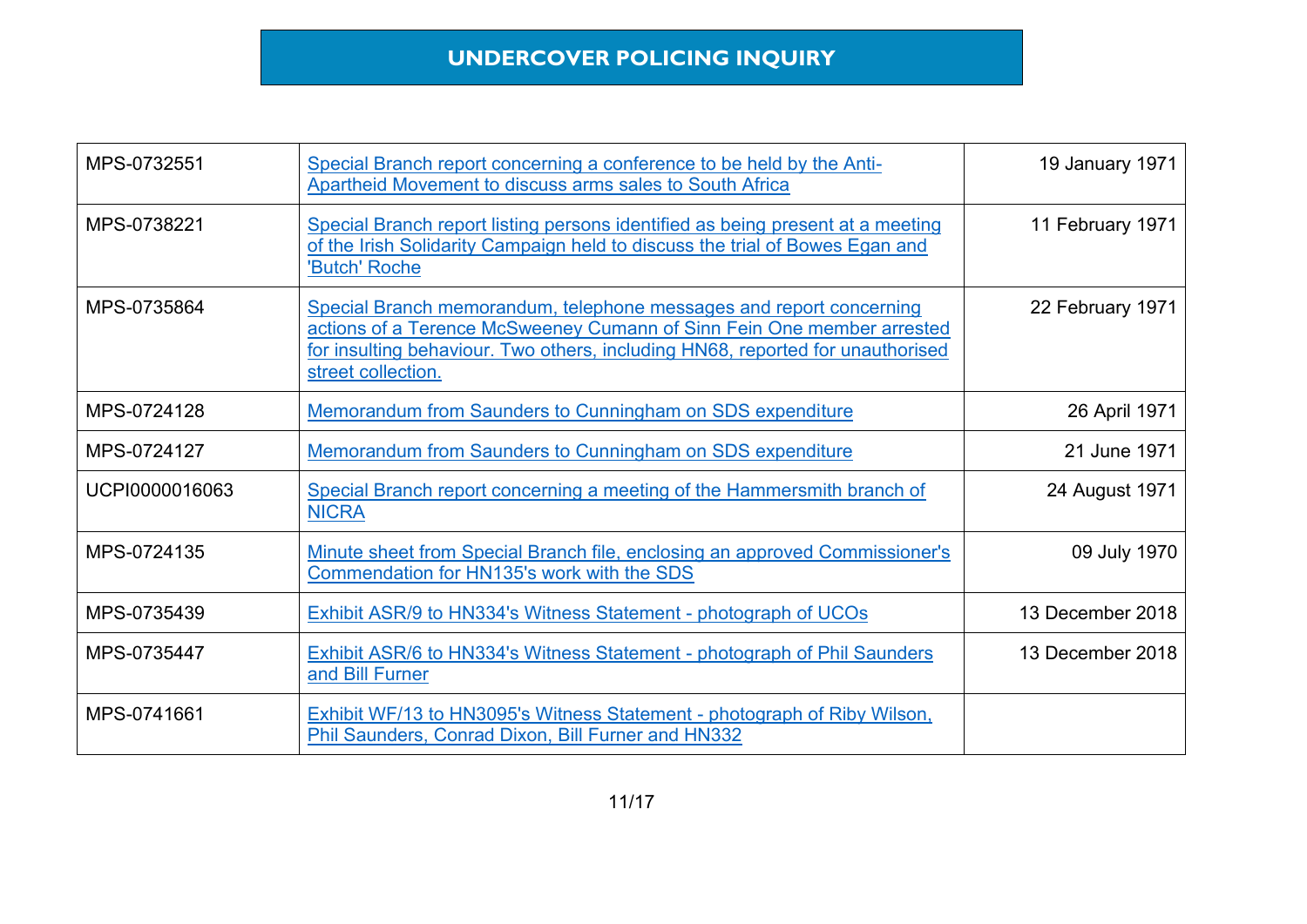| <b>Reference</b> | <b>Publication</b>                                                                                                          | <b>Document date</b> |
|------------------|-----------------------------------------------------------------------------------------------------------------------------|----------------------|
| MPS-0722098      | Special Branch file on Vietnam Solidarity Campaign (June 1968 - August<br><u>1968)</u>                                      | 20 June 1968         |
| MPS-0722099      | Special Branch file on Vietnam Solidarity Campaign (August 1968 - January<br>1969)                                          | 29 August 1968       |
| MPS-0742197      | Special Branch report on a press conference held by the VSC Autumn<br><b>Offensive Ad Hoc Committee</b>                     | 02 October 1968      |
| MPS-0724119      | <b>Penetration of Extremist Groups by Conrad Dixon</b>                                                                      | 26 November 1968     |
| MPS-0736470      | Special Branch report that a new branch of the BVSF is to be founded in North<br><b>West London</b>                         | 11 February 1969     |
| MPS-0732689      | Special Branch report on a meeting of the Britain-Vietnam Solidarity Front to<br>assess the future role of the organisation | 18 March 1969        |
| MPS-0731635      | Special Branch report concerning an upcoming demonstration of the Palestine<br><b>Solidarity Campaign</b>                   | 22 March 1969        |
| UCPI0000005798   | Special Branch report on a proposed VSC demonstration to take place on 1<br><b>May 1969</b>                                 | 18 April 1969        |
| UCPI0000014326   | Special Branch report on proposed action by the Britain Vietnam Solidarity<br>Front                                         | 30 April 1969        |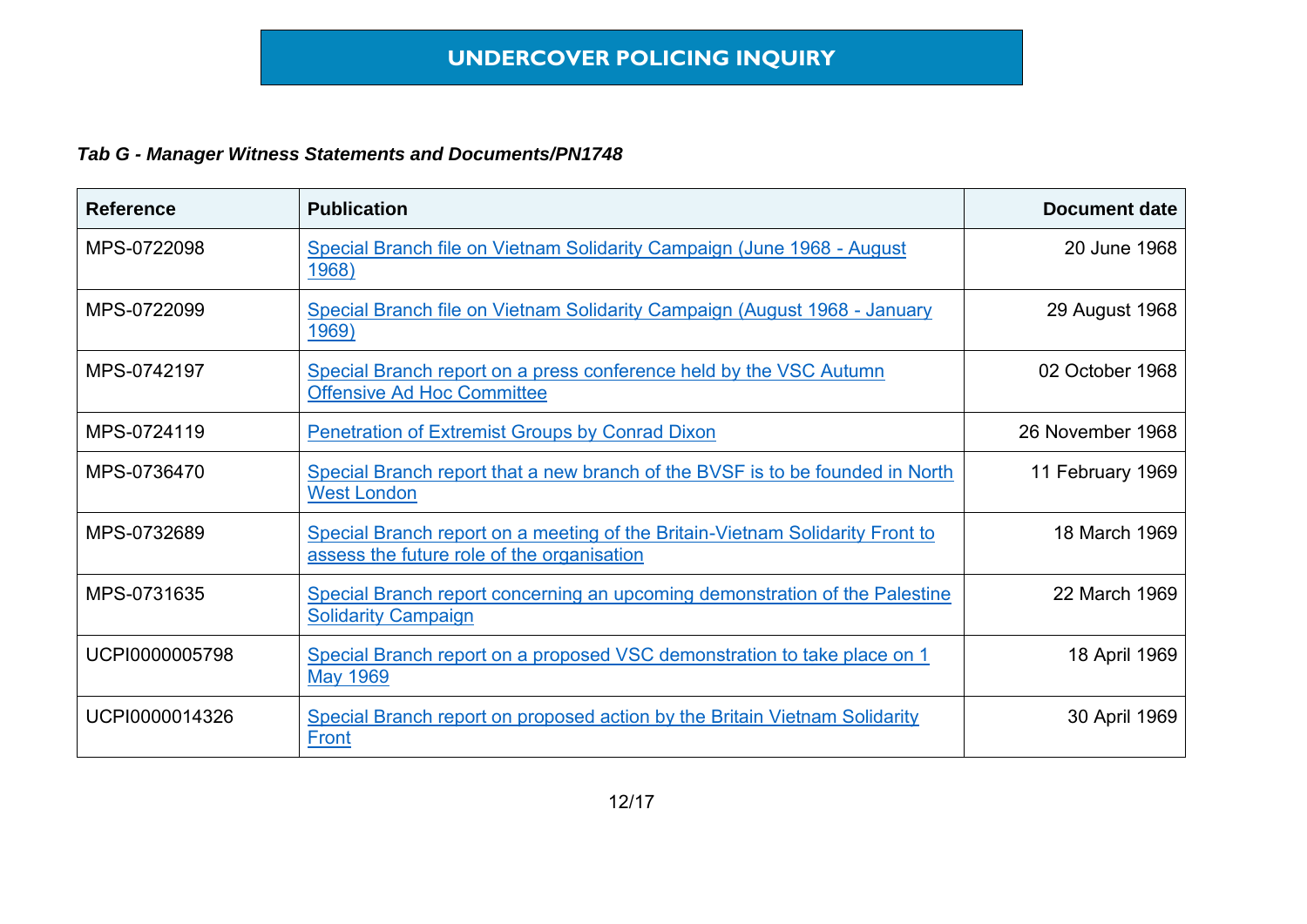| UCPI0000007699 | Special Branch report on a meeting of the Camden branch of the VSC                                                  | 29 May 1969      |
|----------------|---------------------------------------------------------------------------------------------------------------------|------------------|
| UCPI0000007885 | Special Branch report regarding the IMG summer camp providing details on<br>the discussions held about Irish issues | 19 August 1969   |
| UCPI0000008615 | Special Branch report authored by HN135 concerning a meeting of the<br>Islington branch of the ICRSC                | 05 December 1969 |
| MPS-0739154    | <b>Annual Qualification report - HN335</b>                                                                          | 19 December 1969 |
| MPS-0736221    | Special Branch report by Wilson on tactics employed by Stop the Seventy<br><b>Tour</b>                              | 10 April 1970    |
| MPS-0742860    | Special Branch report on a demonstration organised by the Anti-Apartheid<br><b>Movement</b>                         | 25 October 1970  |
| MPS-0735439    | Exhibit ASR/9 to HN334's Witness Statement - photograph of UCOs                                                     | 13 December 2018 |
| MPS-0741663    | <b>Exhibit WF/15 to HN3095's First Witness Statement - photograph of Riby</b><br><b>Wilson and Roy Creamer</b>      | 01 October 2019  |
| MPS-0730078    | Special Branch report signed by Riby Wilson on the participation by aliens in<br>public demonstrations              |                  |
| MPS-0735863    | <b>Gist of Central Record of Service for PN1748</b>                                                                 |                  |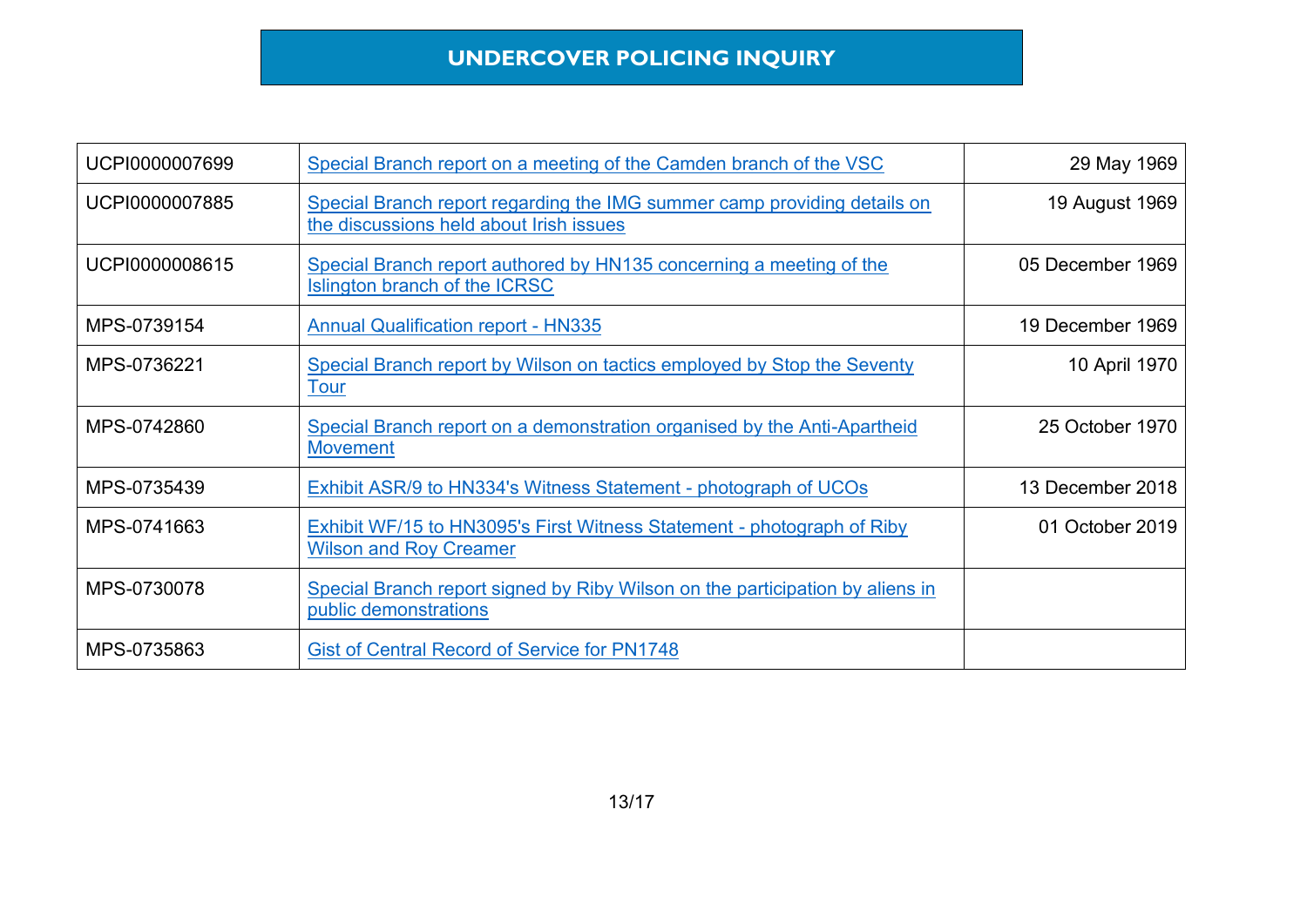| <b>Reference</b>               | <b>Publication</b>                                                                                                                                                                             | <b>Document date</b> |
|--------------------------------|------------------------------------------------------------------------------------------------------------------------------------------------------------------------------------------------|----------------------|
| MPS-0736497                    | Special Branch report on a meeting of the Britain Vietnam Solidarity Front                                                                                                                     | 25 July 1966         |
| MPS-0722099<br>MPS-0722099/214 | Special Branch file on Vietnam Solidarity Campaign (August 1968 - January<br>1969)                                                                                                             | 29 August 1968       |
| MPS-0731633                    | Special Branch report on a public meeting of the IMG held to meet the<br>socialist candidate for the US Presidency                                                                             | 18 September 1968    |
| MPS-0739495                    | Special Branch report on the recent formation of the Anti-Imperialist Solidarity<br><b>Movement</b>                                                                                            | 19 September 1968    |
| MPS-0733954                    | Metropolitan Police Telegram from DI Saunders to CSI Special Branch,<br>authored by Sergeant Creamer, concerning actions of a large group of<br>anarchists in the vicinity of Grosvenor Square | 27 October 1968      |
| MPS-0724119                    | <b>Penetration of Extremist Groups by Conrad Dixon</b>                                                                                                                                         | 26 November 1968     |
| UCPI0000026382                 | Special Branch report covering developments among Maoist groups<br>associated with Albert Manchanda                                                                                            | 13 December 1968     |
| MPS-0747725                    | Special Branch report submitting the minutes of two meetings of the Working<br>Committee of the VSC                                                                                            | 06 January 1969      |
| MPS-0747726                    | Minute Sheet regarding factional differences in the VSC                                                                                                                                        | 07 January 1969      |
| UCPI0000014320                 | Special Branch report by Creamer on the BVSF, Maoism and public order                                                                                                                          | 22 January 1969      |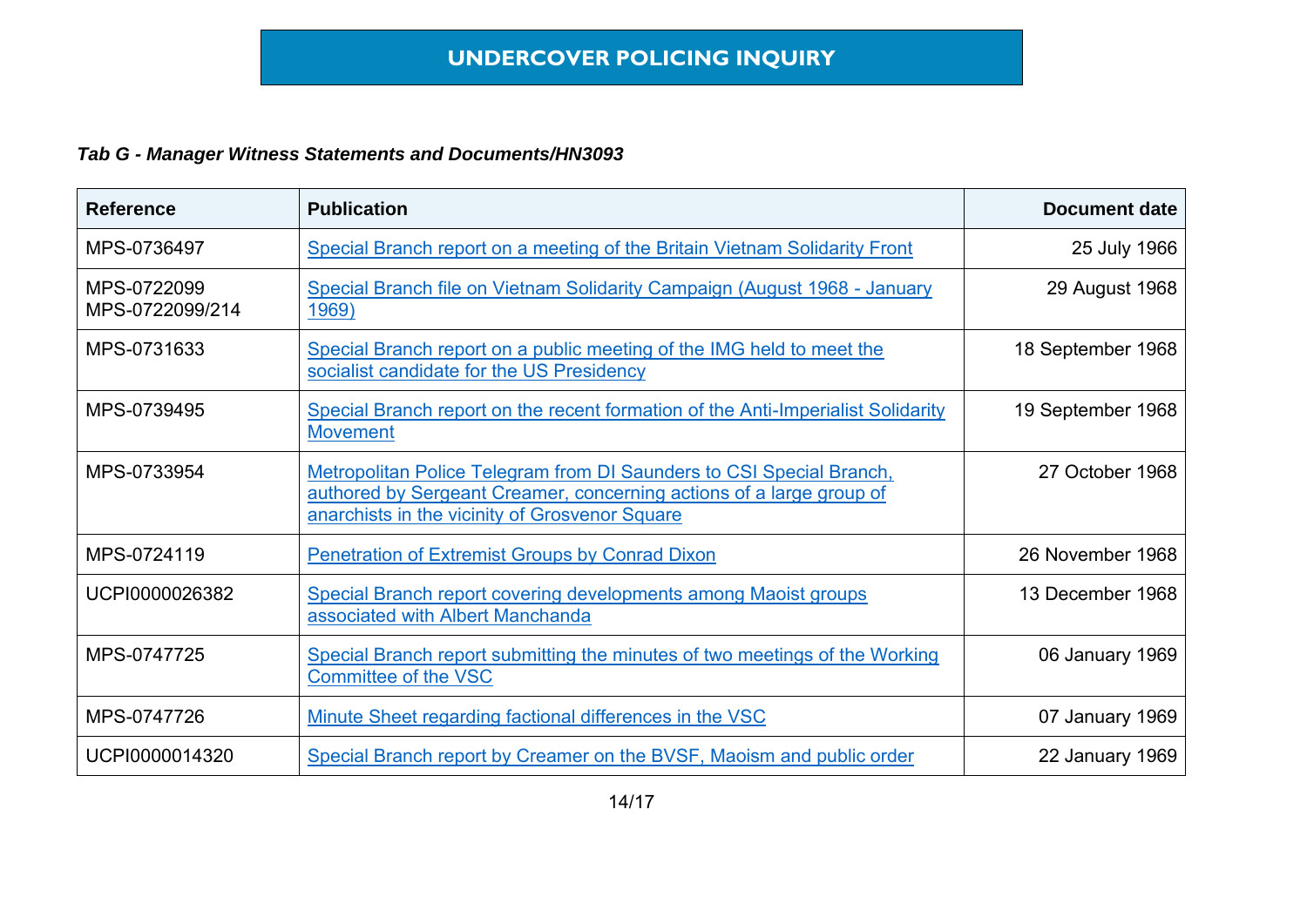| MPS-0736445    | Minute Sheet regarding a conference convered by HN135 and HN336                                                                                                                                         | 08 May 1969      |
|----------------|---------------------------------------------------------------------------------------------------------------------------------------------------------------------------------------------------------|------------------|
| MPS-0737414    | Special Branch report submitting a copy of "Ultra-Leftism in Britain", published<br>by the Communist Party                                                                                              | 16 October 1969  |
| MPS-0738381    | Special Branch report on a public debate held by the IMG on 'What is<br>Trotskyism'                                                                                                                     | 07 November 1969 |
| MPS-0737404    | Special Branch report submitting a copy of the Maoist publication, 'Advance'                                                                                                                            | 10 November 1969 |
| MPS-0737443    | Special Branch report submitting a copy of the constitution of the Communist<br><b>Federation of Britain (Marxist-Leninist)</b>                                                                         | 31 December 1969 |
| MPS-0738388    | Special Branch report on a meeting of the IMG, where Tariq Ali spoke on the<br>subject of Czechoslovakia                                                                                                | 13 February 1970 |
| UCPI0000022118 | <b>Special Branch report on the Angry Brigade</b>                                                                                                                                                       | 05 March 1971    |
| MPS-0737449    | Special Branch report on a meeting of the London Committee of the<br>Communist Federation of Britain (M-L) where a speaker will discuss 'what the<br><b>General Election will mean for the workers'</b> | 07 October 1974  |
| UCPI0000017571 | Special Branch report on a regular weekly meeting of the Walthamstow<br>branch of the SWP reporting on decisions taken at the Party's recent annual<br>conference                                       | 15 July 1977     |
| UCPI0000011136 | Special Branch report on a meeting of the Walthamstow SWP to discuss the<br>'British Road to Socialism'                                                                                                 | 21 July 1977     |
| UCPI0000011024 | Special Branch report estimating the current national memberships of the IMG                                                                                                                            | 21 July 1977     |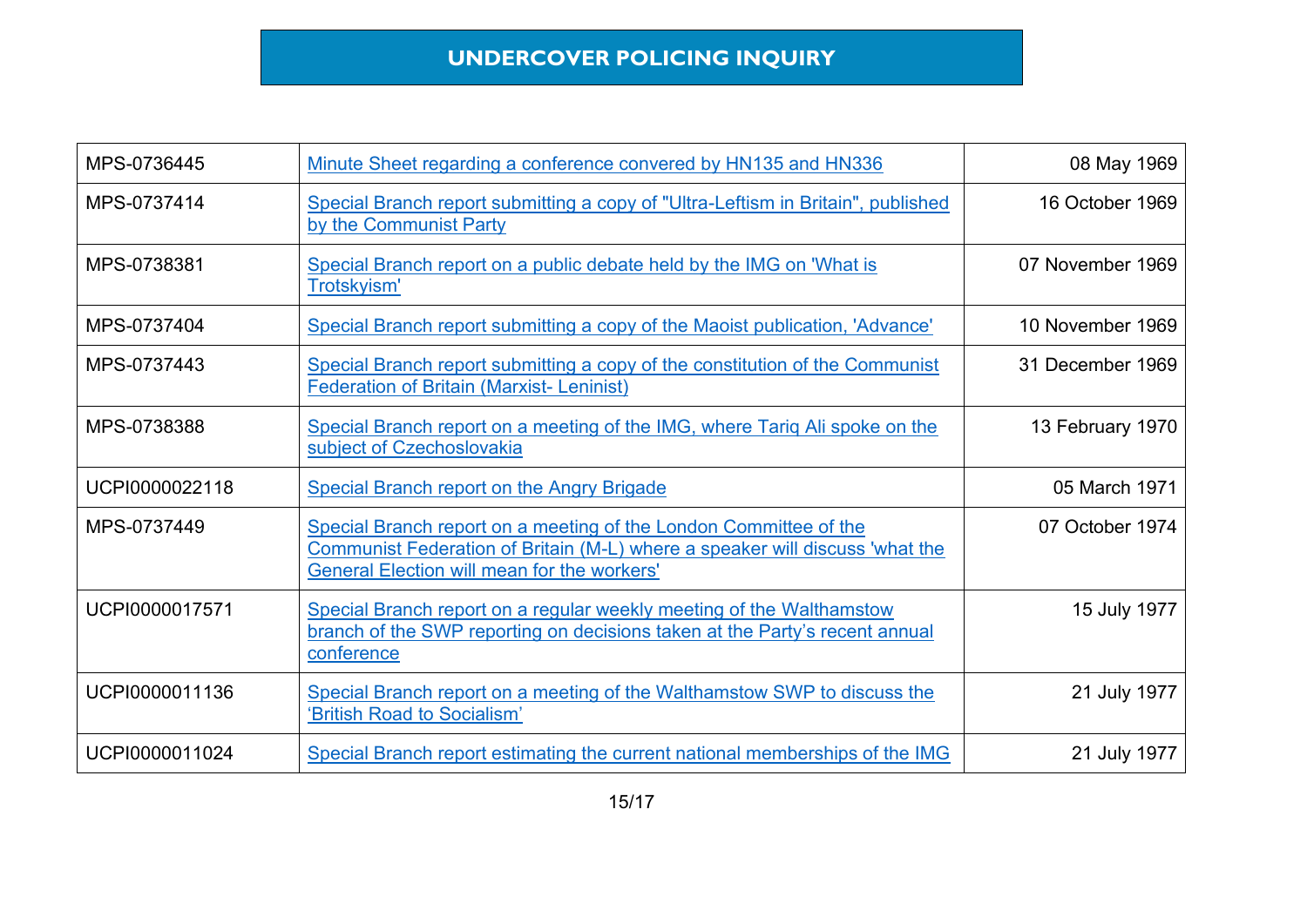| UCPI0000011039 | Special Branch report concerning a public meeting of SWP on the subject of<br>the Grunwick dispute                                                        | 21 July 1977      |
|----------------|-----------------------------------------------------------------------------------------------------------------------------------------------------------|-------------------|
| UCPI0000011055 | Special Branch report on a regular weekly meeting of the Hammersmith and<br>Kensington branch of the SWP                                                  | 21 July 1977      |
| UCPI0000011059 | Special Branch report on an aggregate meeting of the Outer East London<br><b>District of the SWP</b>                                                      | 22 July 1977      |
| UCPI0000010997 | Special Branch report on a private meeting of various anarchists on the<br>subject "How should we react to racialism and anti-facist demonstrations"      | 26 September 1977 |
| UCPI0000011005 | Special Branch report on a regular weekly meeting of the Anarchy Collective<br>at which envelopes were addressed for the distribution of Anarchy Magazine | 28 September 1977 |
| UCPI0000030775 | Security Service Note for File on a meeting held with Ray Wilson and Roy<br><b>Creamer to discuss anarchism</b>                                           | 16 March 1978     |
| MPS-0747215    | <b>Second Witness Statement of Roy Creamer</b>                                                                                                            | 04 November 2020  |

| <b>Reference</b> | <b>Publication</b>                                                                                                                                                                     | Document date     |
|------------------|----------------------------------------------------------------------------------------------------------------------------------------------------------------------------------------|-------------------|
| MPS-0738806      | Special Branch report on a meeting of the Notting Hill Vietnam Solidarity<br>Campaign held on the subject of 'British Imperialism and the complicity with<br>US aggression in Vietnam' | 10 September 1968 |